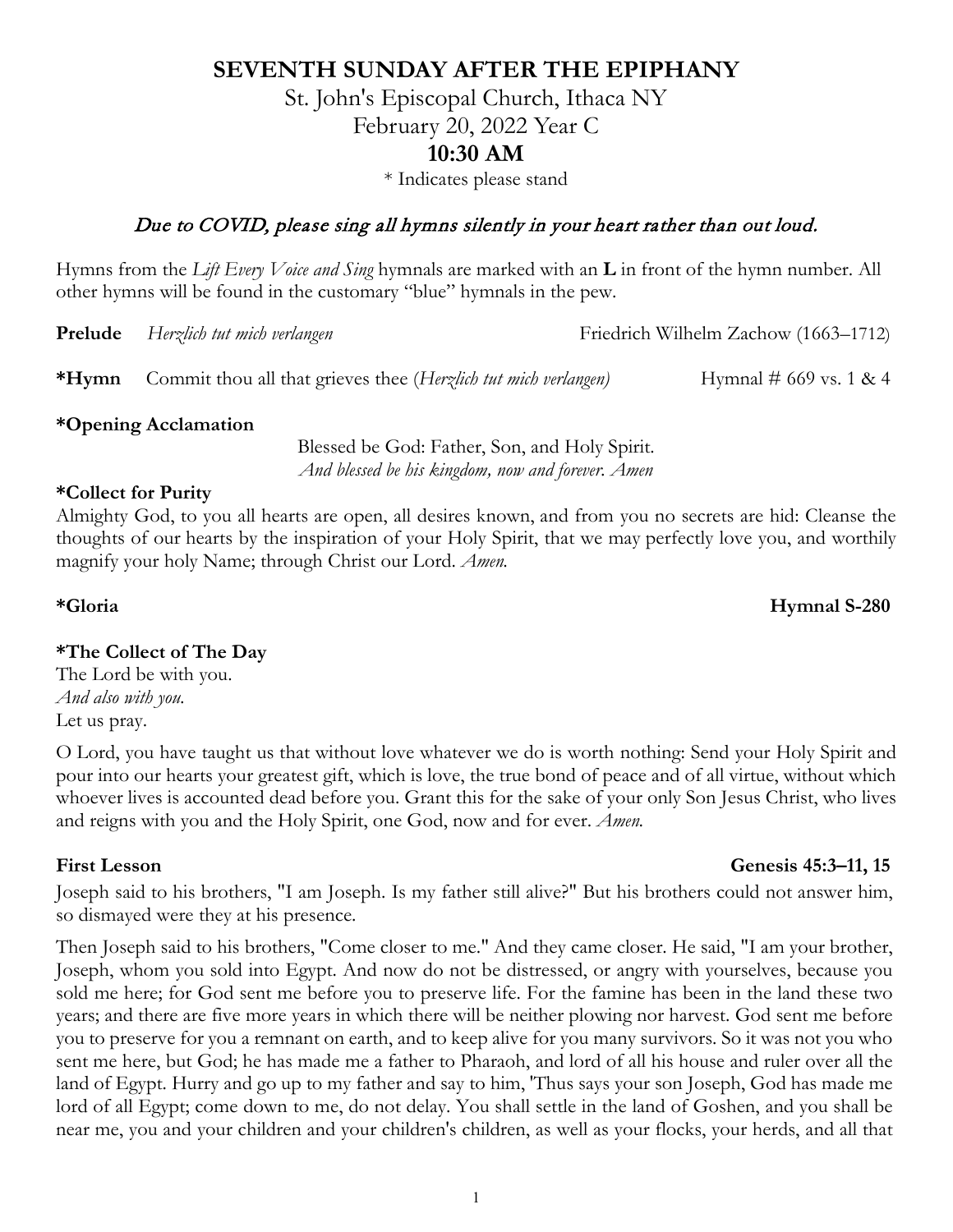you have. I will provide for you there--since there are five more years of famine to come--so that you and your household, and all that you have, will not come to poverty.'"

And he kissed all his brothers and wept upon them; and after that his brothers talked with him.

## The Word of the Lord. Thanks be to God.

## Psalm 37:1–12, 41–42 Noli aemulari

- 1 Do not fret yourself because of evildoers; \* do not be jealous of those who do wrong.
- 2 For they shall soon wither like the grass, \* and like the green grass fade away.
- 3 Put your trust in the Lord and do good; \* dwell in the land and feed on its riches.
- 4 Take delight in the Lord, \* and he shall give you your heart's desire.
- 5 Commit your way to the Lord and put your trust in him, \*
	- and he will bring it to pass.
- 6 He will make your righteousness as clear as the light \*

and your just dealing as the noonday.

- 7 Be still before the Lord \* and wait patiently for him.
- 8 Do not fret yourself over the one who prospers, \* the one who succeeds in evil schemes.
- 9 Refrain from anger, leave rage alone; \* do not fret yourself; it leads only to evil.
- 10 For evildoers shall be cut off, \* but those who wait upon the Lord shall possess the land.
- 11 In a little while the wicked shall be no more; \* you shall search out their place, but they will not be there.
- 12 But the lowly shall possess the land; \* they will delight in abundance of peace.
- 41 But the deliverance of the righteous comes from the Lord; \* he is their stronghold in time of trouble.
- 42 The Lord will help them and rescue them; \* he will rescue them from the wicked and deliver them, because they seek refuge in him.

## **The Epistle Reading 1 Corinthians 15:35–38,42–50**

Someone will ask, "How are the dead raised? With what kind of body do they come?" Fool! What you sow does not come to life unless it dies. And as for what you sow, you do not sow the body that is to be, but a bare seed, perhaps of wheat or of some other grain. But God gives it a body as he has chosen, and to each kind of seed its own body.

So it is with the resurrection of the dead. What is sown is perishable, what is raised is imperishable. It is sown in dishonor, it is raised in glory. It is sown in weakness, it is raised in power. It is sown a physical body, it is raised a spiritual body. If there is a physical body, there is also a spiritual body. Thus it is written, "The first man, Adam, became a living being"; the last Adam became a life-giving spirit. But it is not the spiritual that is first, but the physical, and then the spiritual. The first man was from the earth, a man of dust; the second man is from heaven. As was the man of dust, so are those who are of the dust; and as is the man of heaven, so are those who are of heaven. Just as we have borne the image of the man of dust, we will also bear the image of the man of heaven.

What I am saying, brothers and sisters, is this: flesh and blood cannot inherit the kingdom of God, nor does the perishable inherit the imperishable.

> The Word of the Lord. Thanks be to God.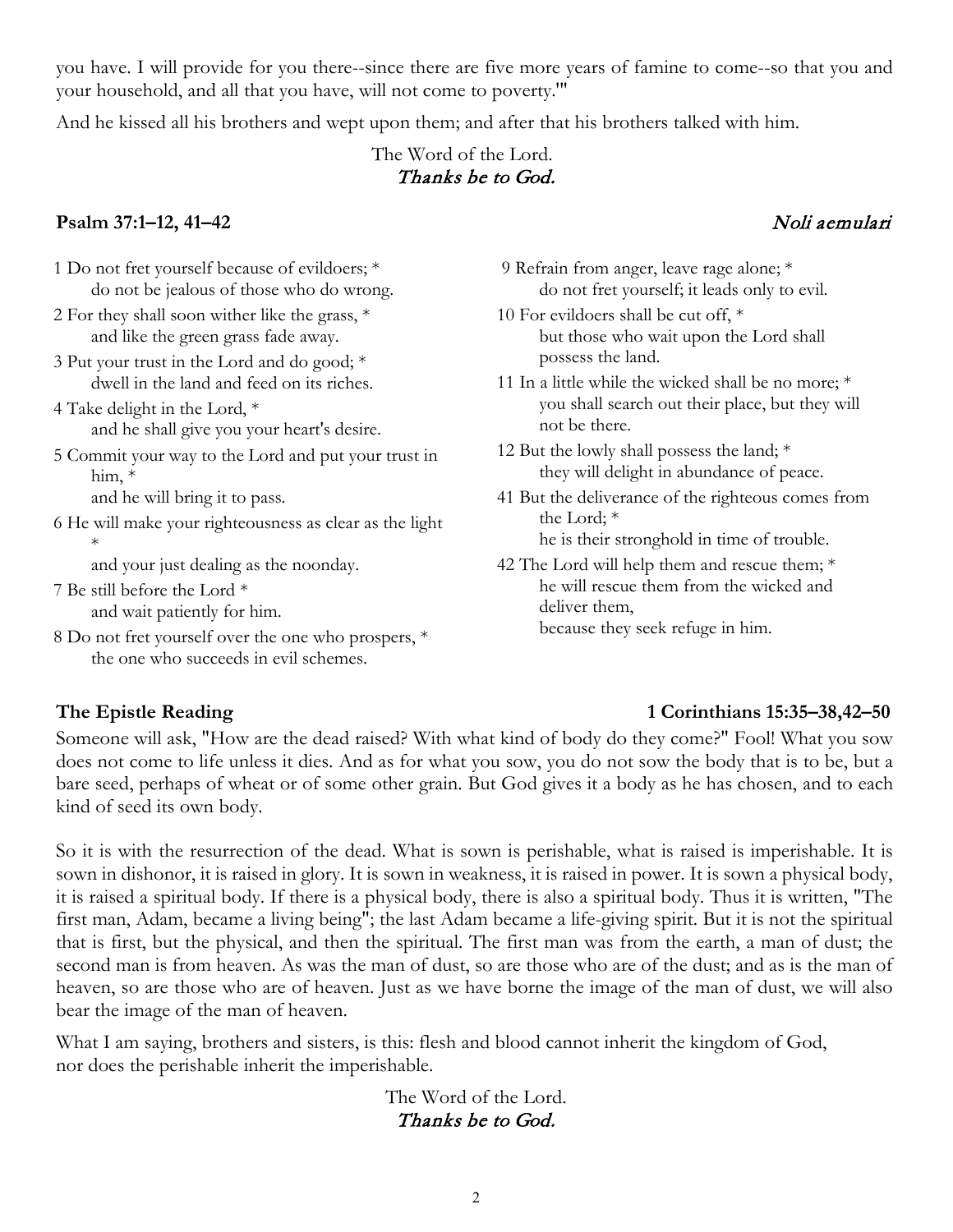## The Holy Gospel of our Lord Jesus Christ according to Luke.

Glory to you, Lord Christ.

Jesus said, "I say to you that listen, Love your enemies, do good to those who hate you, bless those who curse you, pray for those who abuse you. If anyone strikes you on the cheek, offer the other also; and from anyone who takes away your coat do not withhold even your shirt. Give to everyone who begs from you; and if anyone takes away your goods, do not ask for them again. Do to others as you would have them do to you.

"If you love those who love you, what credit is that to you? For even sinners love those who love them. If you do good to those who do good to you, what credit is that to you? For even sinners do the same. If you lend to those from whom you hope to receive, what credit is that to you? Even sinners lend to sinners, to receive as much again. But love your enemies, do good, and lend, expecting nothing in return. Your reward will be great, and you will be children of the Most High; for he is kind to the ungrateful and the wicked. Be merciful, just as your Father is merciful.

"Do not judge, and you will not be judged; do not condemn, and you will not be condemned. Forgive, and you will be forgiven; give, and it will be given to you. A good measure, pressed down, shaken together, running over, will be put into your lap; for the measure you give will be the measure you get back."

## The Gospel of the Lord. Praise to you, Lord Christ.

## **The Sermon The Rev. Megan Castellan**

### **The Nicene Creed**

We believe in one God, the Father, the Almighty, maker of heaven and earth, of all that is, seen and unseen. We believe in one Lord, Jesus Christ, the only Son of God, eternally begotten of the Father, God from God, Light from Light, true God from true God, begotten, not made, of one Being with the Father. Through him all things were made. For us and for our salvation he came down from heaven: by the power of the Holy Spirit he became incarnate from the Virgin Mary, and was made man. For our sake he was crucified under Pontius Pilate; he suffered death and was buried.

On the third day he rose again in accordance with the Scriptures; he ascended into heaven and is seated at the right hand of the Father.

He will come again in glory to judge the living and the dead, and his kingdom will have no end.

We believe in the Holy Spirit, the Lord, the giver of life, who proceeds from the Father and the Son. With the Father and the Son he is worshiped and glorified. He has spoken through the Prophets. We believe in one holy catholic and apostolic Church. We acknowledge one baptism for the

forgiveness of sins. We look for the resurrection of the dead,

and the life of the world to come. Amen.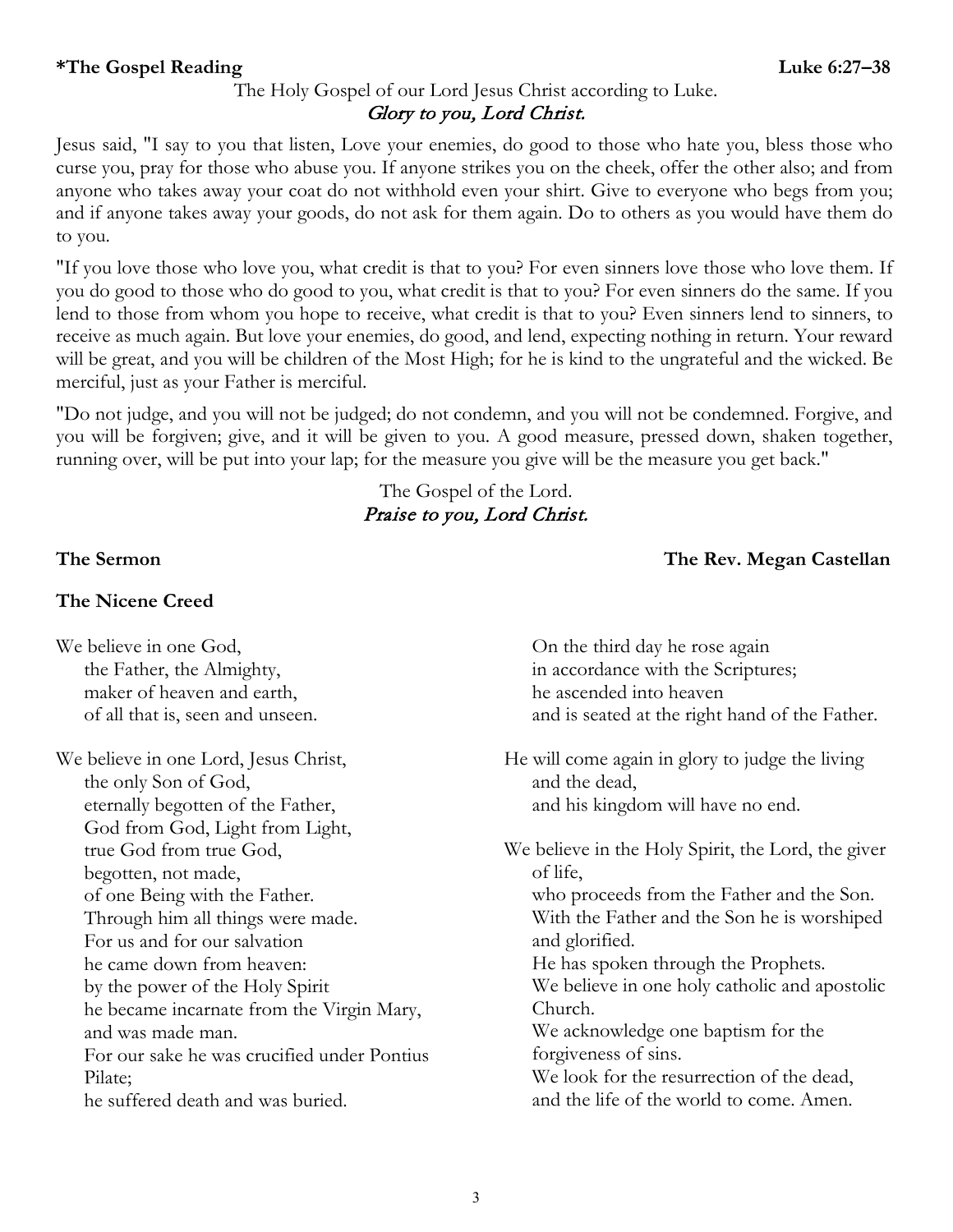## **\*The Prayers of the People**

Let us be still and patient before the Lord, as we offer our prayers and thanksgivings, responding, "Hear us, God of glory."

+ That the power of the Holy Spirit may be sent into the heart of the world, uniting peoples everywhere with the true bonds of forgiveness and peace; let us pray to the Lord.

## Hear us, God of glory.

+ That those who till the land on small farms may have bountiful crops, trusting that what is sown in the fertile soil of God's love will be harvested with joy and thanksgiving; let us pray to the Lord. Hear us, God of glory.

+ For those holding elected office, and all of us who can influence them, that together we may take responsibility of finding answers to the problems that plague our cities, especially economic injustice and poverty, illiteracy, and fractured family life; let us pray to the Lord.

## Hear us, God of glory.

+ For spiritual transformation throughout our Church, as we refrain from the gossip that divides us, the bitterness that blocks forgiveness, the condemnation that distorts God's image in others, and the greed that diminishes generosity; let us pray to the Lord.

## Hear us, God of glory.

+ In thanksgiving for God's compassion working in our lives to restore us to wholeness of mind, body, and spirit, saving us from ourselves, and releasing us to witness to his love; let us pray to the Lord. Hear us, God of glory.

+ In thanksgiving for men and women who serve as missionaries in foreign lands, and for those followers of Jesus who are being persecuted for their faith; may their faith inspire our own; let us pray to the Lord. Hear us, God of glory.

+ For all who have died in the faith of the Church, that they may have a place at the table in your heavenly kingdom; let us pray to the Lord.

## Hear us, God of glory.

Holy Spirit of the living God, pour your love into our hearts, as we continue our prayers, either silently or aloud.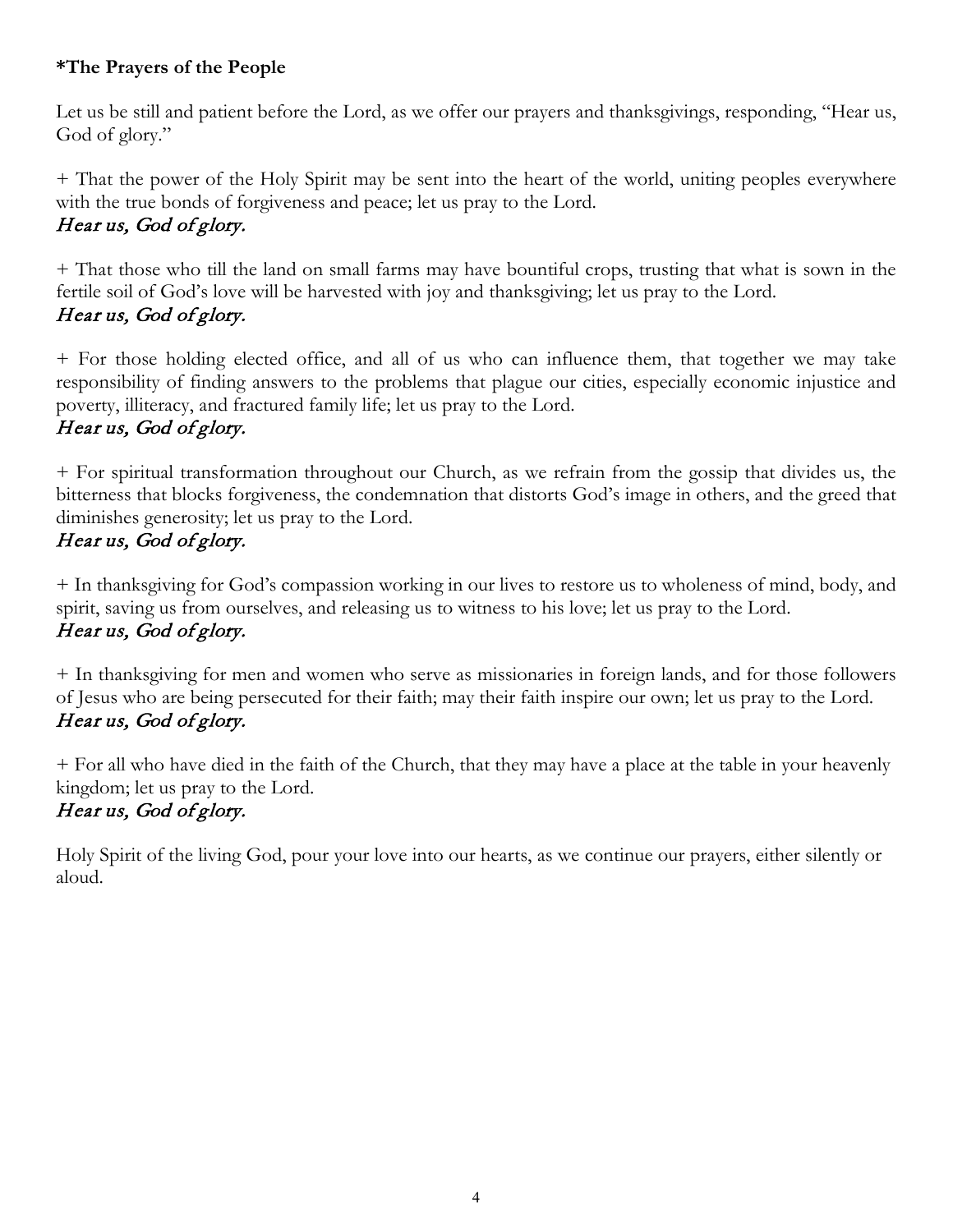For the special needs and concerns of this congregation, and especially for:

| Dave     | Wes    | Joan     | Judy     | Sara        | Howie  |
|----------|--------|----------|----------|-------------|--------|
| Amelia   | lean   | Laurie   | Tina     | $\lceil$ on | George |
| Mary     | Vivian | Theodore | Carl     | James       | Cece   |
| Tom      | Sarah  | Margaret | Jennifer | Jonathan    | Dean   |
| Giovanni | Felice | Elaine   | Ovie     | Paula       |        |
| Cindy    | Edith  | Pat      | Stanley  | Carol       |        |
| Dan      | Elaine | Heather  | Carol    | Lorraine    |        |

### For those celebrating the anniversary of their birth this week: Rosemary McKee

#### **Confession of Sin**

Let us confess our sins against God and our neighbor.

*Most merciful God, we confess that we have sinned against you in thought, word, and deed, by what we have done, and by what we have left undone. We have not loved you with our whole heart; we have not loved our neighbors as ourselves. We are truly sorry and we humbly repent. For the sake of your Son Jesus Christ, have mercy on us and forgive us; that we may delight in your will, and walk in your ways, to the glory of your Name. Amen.*

Almighty God have mercy on you, forgive you all your sins through our Lord Jesus Christ, strengthen you in all goodness, and by the power of the Holy Spirit keep you in eternal life. *Amen.*

| <i>*The Peace</i>                                                 | Please remain in your pew. Wave! |
|-------------------------------------------------------------------|----------------------------------|
| The peace of the Lord be always with you.                         |                                  |
| And also with you.                                                |                                  |
| <b>Announcements &amp; Welcome</b>                                |                                  |
|                                                                   |                                  |
| <b>Offertory Sentence</b>                                         |                                  |
|                                                                   |                                  |
| <b>Organ Offertory</b> Lobe den Herrren                           | Max Reger (1873–1916)            |
| *Presentation Hymn Jesu, Jesu, fill us with your love (Cherepont) | Hymnal L $\#$ 74 vs. 1–3         |
|                                                                   |                                  |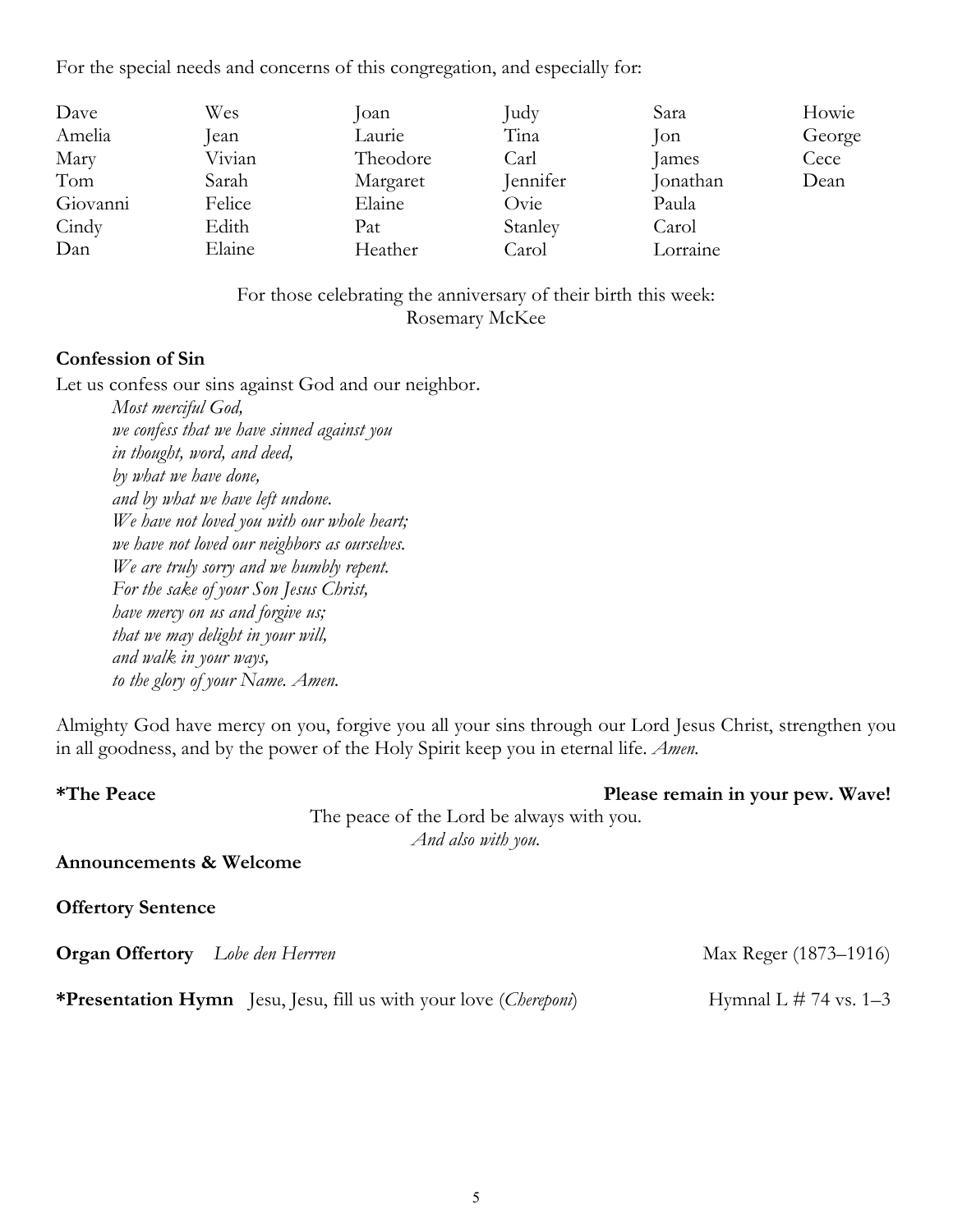| <b>Celebrant:</b> The Lord be with you.                   |
|-----------------------------------------------------------|
| <b>People:</b> And also with you                          |
| <b>Celebrant:</b> Lift up your hearts                     |
| <b>People:</b> We lift them to the Lord                   |
| <b>Celebrant:</b> Let us give thanks to the Lord our God. |
| <b>People:</b> It is right to give our thanks and praise. |

**Celebrant**: *continuing:* Therefore we praise you, joining our voices with Angels and Archangels and with all the company of heaven, who forever sing this hymn to proclaim the glory of your Name:

## **Holy, holy, holy Hymnal S-129**

Holy and gracious God: In your infinite love you made us for yourself; and when we had fallen into sin and became subject to evil and death, you, in your mercy, Sent Jesus Christ, your only and eternal Son, to share our human nature, to live and die as one of us, to reconcile us to you, the God and maker of all.

Jesus stretched out his arms upon the cross, and offered himself, in obedience to your will, a perfect sacrifice for the whole world.

On the night he was handed over to suffering and death, our Savior Jesus Christ took bread; and when he had given thanks to you, he broke it, and gave it to his disciples, and said, "Take, eat: This is my Body, which is given for you. Do this for the remembrance of me."

After supper, Jesus took the cup of wine; and when he had given thanks, He gave it to them, and said "Drink this, all of you: This is my Blood of the New Covenant, which is shed for you and for many for the forgiveness of sins. Whenever you drink it, do this for the remembrance of me."

Therefore, we proclaim the mystery of faith:

### **Christ has died Christ is risen Christ will come again.**

We celebrate the memorial of our redemption, Almighty God, in this sacrifice of praise and thanksgiving. Recalling Christ's death, resurrection, and ascension, we offer you these gifts.

Sanctify them by your Holy Spirit to be for your people the Body and Blood of your Son, the holy food and drink of new and unending life in Christ.

Sanctify us also that we may faithfully receive this holy Sacrament, and serve you in unity, constancy, and peace; and at the last day, bring us with all your saints into the joy of your eternal kingdom.

All this we ask through Jesus Christ our Savior. By Christ, and with Christ, and in Christ, in the unity of the Holy Spirit all honor and glory is yours, Almighty God, now and forever. **Amen.**

## **The Lord's Prayer**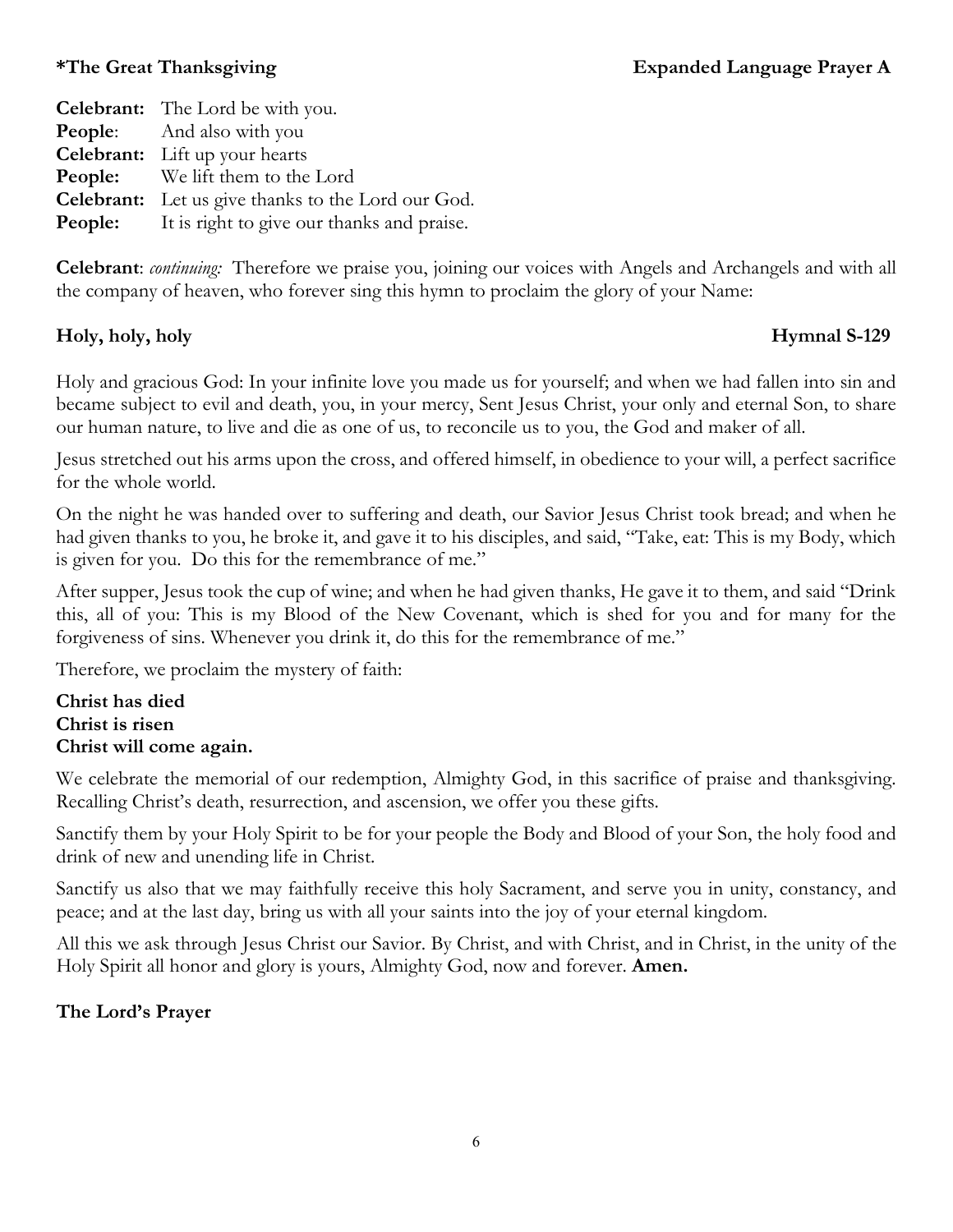#### **The Communion of the People**

*All people are invited to the Lord's Table.*

*Eucharist will be distributed in the form of the bread with wine available for intincture. Please come forward in a single line in the center aisle to receive. Wait to remove your mask until you return to your seat, and then replace it after consuming the Sacrament.* 

### **Post Communion Prayer**

*Eternal God, heavenly Father, you have graciously accepted us as living members of your Son our Savior Jesus Christ, and you have fed us with spiritual food in the Sacrament of his Body and Blood. Send us now into the world in peace, and grant us strength and courage to love and serve you with gladness and singleness of heart; through Christ our Lord. Amen*.

### **Blessing**

| $*Hymn$                                                                                                         | Praise to the Lord, the Almighty (Lobe den Herren) | Hymnal $\#$ 390                      |  |  |
|-----------------------------------------------------------------------------------------------------------------|----------------------------------------------------|--------------------------------------|--|--|
| Dismissal                                                                                                       |                                                    |                                      |  |  |
| Postlude                                                                                                        | Lobe den Herren                                    | Johann Gottfried Walther (1684–1748) |  |  |
| Liturgical Ministers: Jeff Bowen, Pam Talbott, Margaret Johnson<br>Virtual Vergers: Michael Roman, Sara VanLooy |                                                    |                                      |  |  |

*Choral Music Sung by the St. John's Cyber Choir*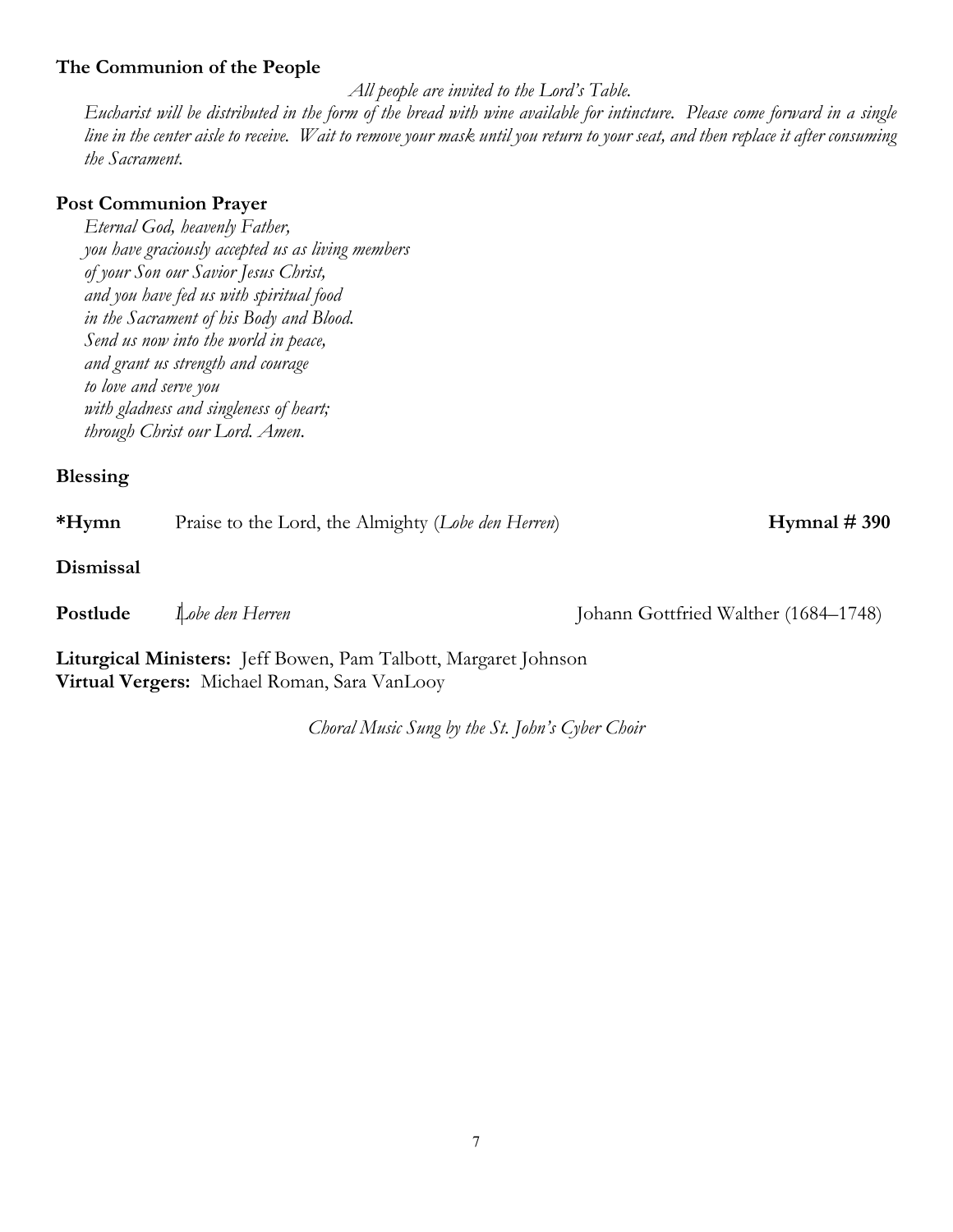#### **20 FEBRUARY 2022 HYMNS**

#### **Commit thou all that grieves thee (**Herzlich tut mich verlangen**) Hymnal #669**

1 Commit thou all that grieves thee and fills thy heart with care to him whose faithful mercy the skies above declare, who gives the winds their courses, who points the clouds their way; "tis he will guide they footsteps and be thy staff and stay.

4 Hope on, then, broken spirit; hope on, be not afraid: fear not the griefs that plague thee and keep thy heart dismayed: thy God, in his great mercy, will save thee, hold thee fast, and in his own time grant thee the sun of joy at last.

### **Jesu, Jesu, fill us with your love (**Chereponi**) Hymnal L#74**

Refrain: Jesu, Jesu, fill us with your love, show us how to serve the neighbors we have from you.

1 Kneels at the feet of his friends, silently washes their feet, Master who acts as a slave to them.[Refrain]

2 Neighbors are rich folk and poor, neighbors are black and white, neighbors are nearby and far away. [Refrain]

3 These are the ones we should serve, these are the ones we should love; all these are neighbors to us and you. [Refrain] Copyright © 1969 Hope Publishing Co., all rights reserved; streamed by permission under **OneLicense #A723224**

#### **Praise to the Lord, the Almighty (**Lobe den Herren) **Hymnal #390**

1 Praise to the Lord, the Almighty, the King of creation; O my soul, praise him, for he is thy health and salvation: Join the great throng, psaltery, organ, and song, sounding in glad adoration. 2 Praise to the Lord; over all things he gloriously reigneth: borne as on eagle-wings, safely his saints he sustaineth. Hast thou not seen how all thou needest hath been granted in what he ordaineth? 3 Praise to the Lord, who doth prosper thy way and defend thee; surely his goodness and mercy shall ever attend thee; ponder anew what the Almighty can do, who with his love doth befriend thee. 4 Praise to the Lord! O let all that is in me adore him! All that hath life and come now with praises before him! Let the "amen" sound from his people again; gladly for ever adore him

.